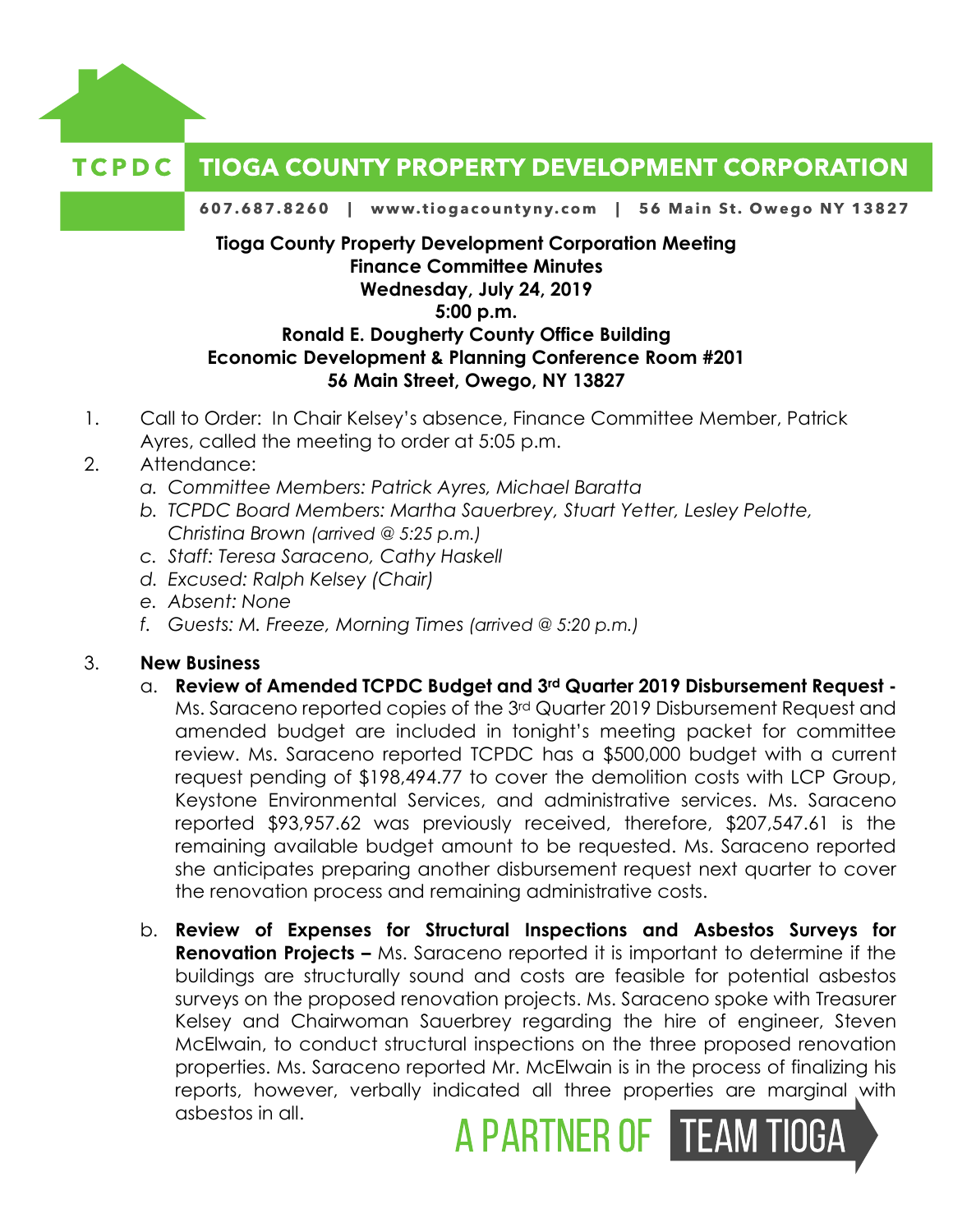Ms. Saraceno reported testing would be required to determine asbestos extensiveness and associated costs.

Ms. Saraceno further reported Mr. McElwain's initial inspections indicate the following issues: compromised floor systems in two of the properties, rotted roof on one property, and tree damages on one property. Ms. Saraceno reported the trees require cutting to determine the overall extent of damages.

Based on the finalized inspection reports and the associated costs, Ms. Saraceno reported the Board would need to determine whether it is cost prohibitive to proceed with a renovation versus demolition.

Upon receiving the finalized engineering reports, Ms. Saraceno reported the next steps include conducting asbestos surveys and inquiring about a bid from Keystone Environmental Services and possibly two others to determine final costs. Ms. Saraceno reported a bid would also be required for general contracting services for renovations on all three properties.

**ACTION: Ms. Saraceno anticipates receiving final reports from engineer, Mr. McElwain, to share with the Board at the next meeting.** 

- c. **Review of Expenses Paid to Date –** Ms. Saraceno reported copies of the program budget are included in tonight's meeting packet outlining the quarterly expenses paid to date. Ms. Saraceno provided the following breakdown:
	- $\checkmark$  1st Quarter Land Bank Association dues, legal notices, and administrative services.
	- $\checkmark$  2<sup>nd</sup> Quarter Maintenance/soft costs, property acquisitions, and administrative services.
	- $\checkmark$  3rd Quarter Maintenance/soft costs payable to LCP Group, LLC and Keystone Environmental Services for demolitions and administrative services.

To date, Ms. Saraceno reported TCPDC has issued 14 checks and all insurances for the Board and properties are current. Ms. Saraceno noted TCPDC has not received invoices for legal or accountant services as of this date, however, does not anticipate exceeding the budget amounts for either service.

Ms. Saraceno reported approximately \$42,000 will be available to begin renovations, however, spoke with Enterprise Community Partners, Inc. regarding the possibility of additional funding. Ms. Saraceno reported the original request was \$910,000; however, only \$500,000 awarded, as they wanted to see work in progress as a new Land Bank before issuance of full requested funds. Ms. Saraceno anticipates September or October to request the additional \$410,000 or possibly more based on project projections.

Mr. Ayres inquired as to the property condition the contractor must comply following post-demolition. Ms. Saraceno reported all properties will be completely filled, grass, graded, and sewer capped. Ms. Saraceno reported the first demolition occurred yesterday with air sampling completed today.